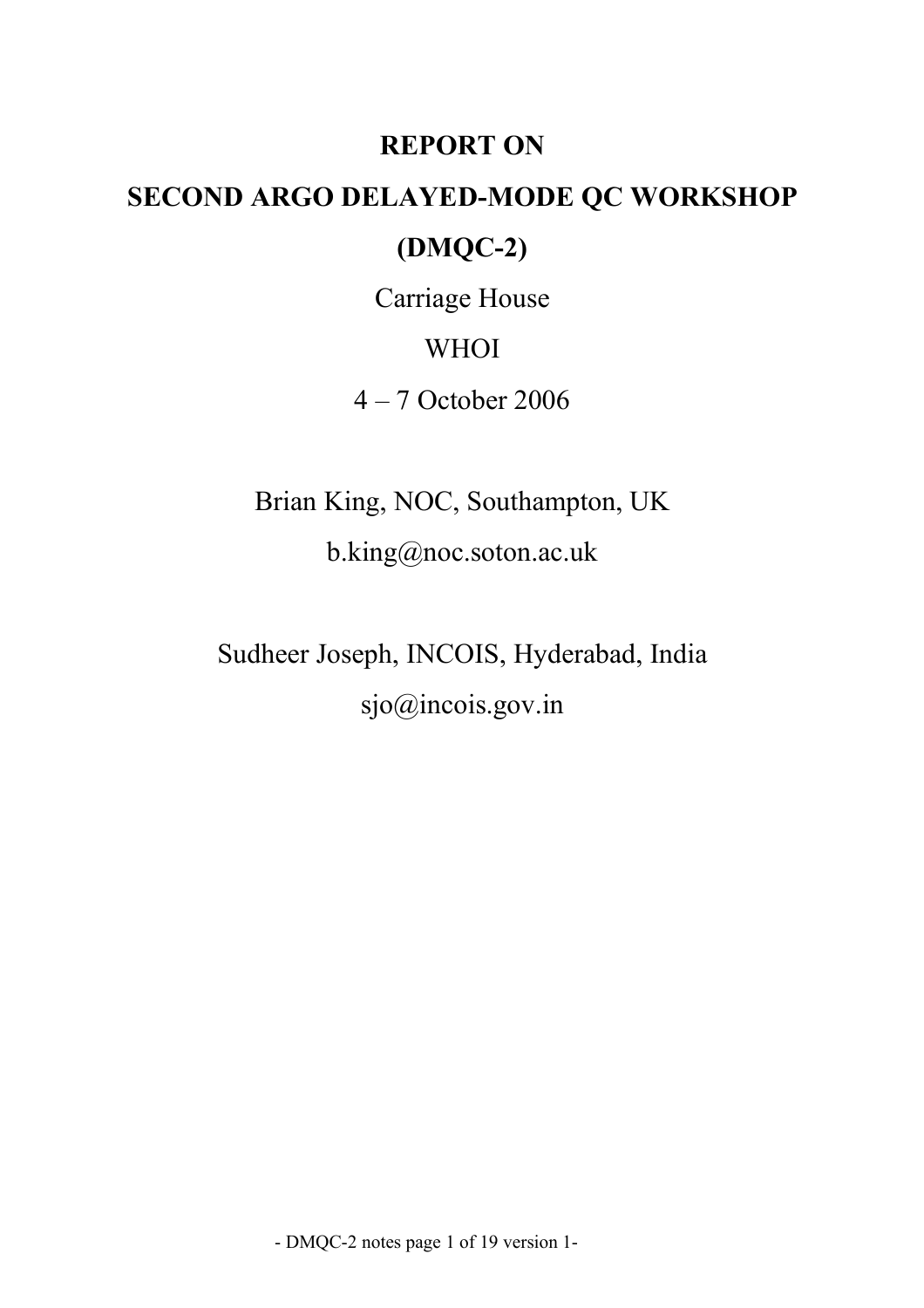## **Table of contents**

| 5.4) Implementation of adjustments determined from DMQC in real-time 11<br>Status of DACs preparation for implementation of cellTM in D mode:  12 |  |
|---------------------------------------------------------------------------------------------------------------------------------------------------|--|
|                                                                                                                                                   |  |
|                                                                                                                                                   |  |
| $Annex-1$                                                                                                                                         |  |
|                                                                                                                                                   |  |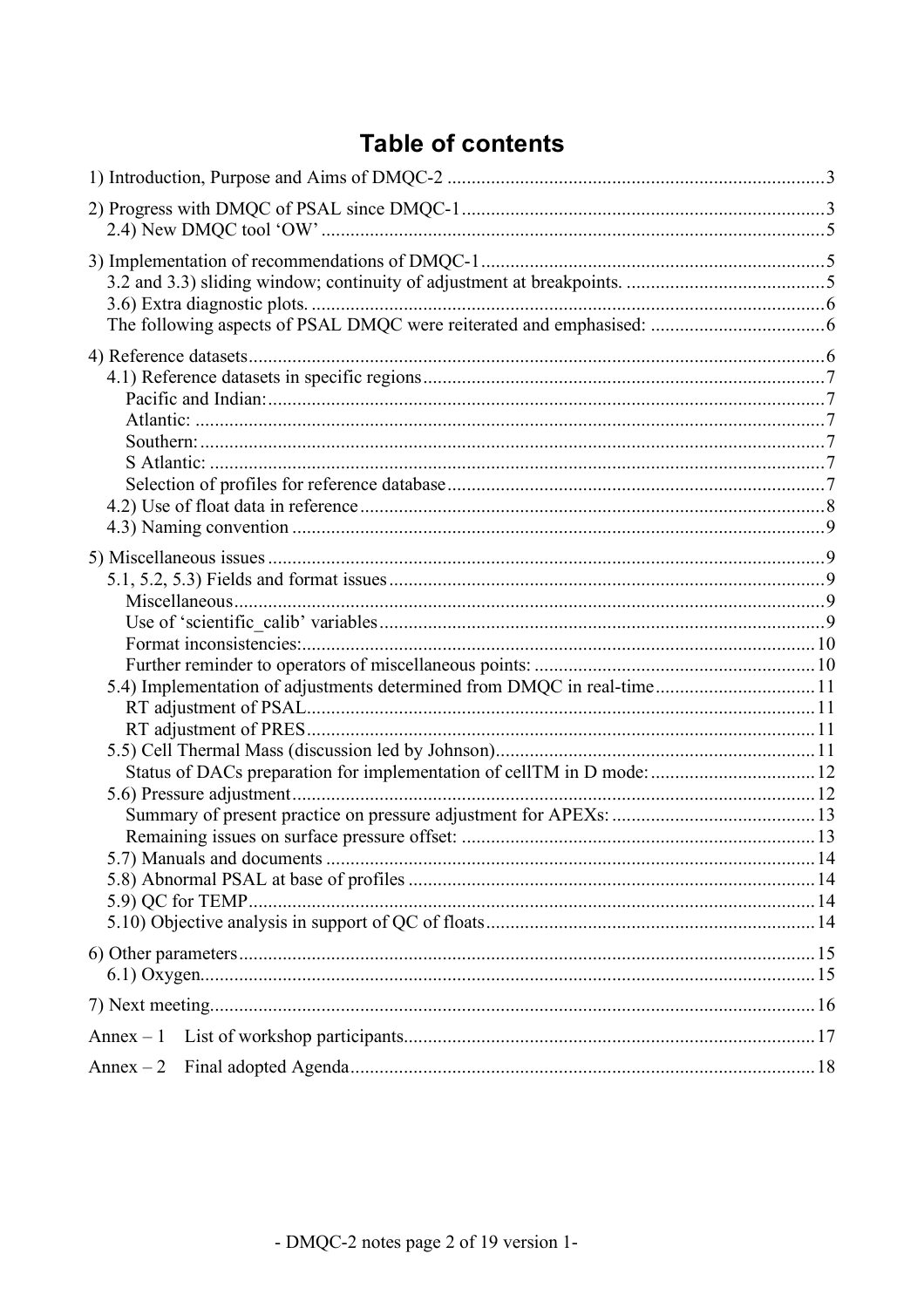## **1) Introduction, Purpose and Aims of DMQC-2**

The aims and purpose of the workshop had been circulated in advance of the meeting. The proposal to AST-7 that led to the establishment of the workshop made the following points:

**Requirement** The driving requirement on DMQC is to ensure a high-quality product by adopting consistently-applied procedures, and ensuring timely data flow from all national programs. Consistency must be achieved across PIs and DM operators.

**Background** The first DMQC workshop at Scripps (April 2005) provided an opportunity for DMQC operators and PIs to resolve many issues that were at the time holding up progress with DMQC. Attendees at the workshop generally agreed that it was of great benefit to both 'newcomers' and 'old hands'. It also provided a stimulus for groups to press on with DMQC activities. It was immediately recognized that further meetings at appropriate intervals would bring comparable benefits.

The workshop proposal to AST-7 had listed a number of important issues for discussion, which were developed into the workshop agenda. The DMQC-2 attendees were pleased to accept an invitation from Webb Research to tour their facility after the lunch break on Thursday 5 October.

It was noted that the Korean Argo program had been unable to send a representative to the meeting. Kuh Kim had reported that there has been some change of personnel at NFRDI (National Fisheries Research and Development Institute of Korea) who are responsible for DM in Korea, and he hoped that this would lead to some progress.

## **2) Progress with DMQC of PSAL since DMQC-1**

Progress was reviewed for the program as a whole, and each DMQC effort represented at the meeting was invited to comment on their progress so far and identify any specific problems that were holding up progress in their program.

Gilson has parsed the collection of profiles included in the mirror he maintains for the SIO GUI. The following table represents the status of profiles on 7 October 2006. Profiles are grouped by DAC responsible for the float, and not subdivided by national efforts within that DAC. This distinction is significant for aoml (who handle floats from UW, PMEL, SIO, WHOI, …) and coriolis (who handle floats for non-French efforts, notably Germany), and to a certain extent for jma (JAMSTEC, JMA).

The total profiles within the responsibility of the Argo DACs is approximately 240000. King said 80000 new profiles have been added since November 2005. As shown in the table below, 70000 profiles are now held at GDAC in D mode, an increase of 41000 since November 2005. Thus a very considerable number of new D profiles have been submitted in the past year, but the program as a whole is still acquiring new profiles more rapidly than it is delivering D files. A number of national efforts are ready to submit further large batches of D files. The UK has completed DMQC analysis of 40 floats: D files are being prepared at bodc and should be submitted before the end of calendar year 2006. WHOI will submit a large number of floats once the new OW DMQC tool is approved and adopted. csio has completed DMQC analysis of all their active floats; 6 floats requiring adjustment have been submitted; the remaining csio floats require no adjustment and the files will be resubmitted in D mode in the near future.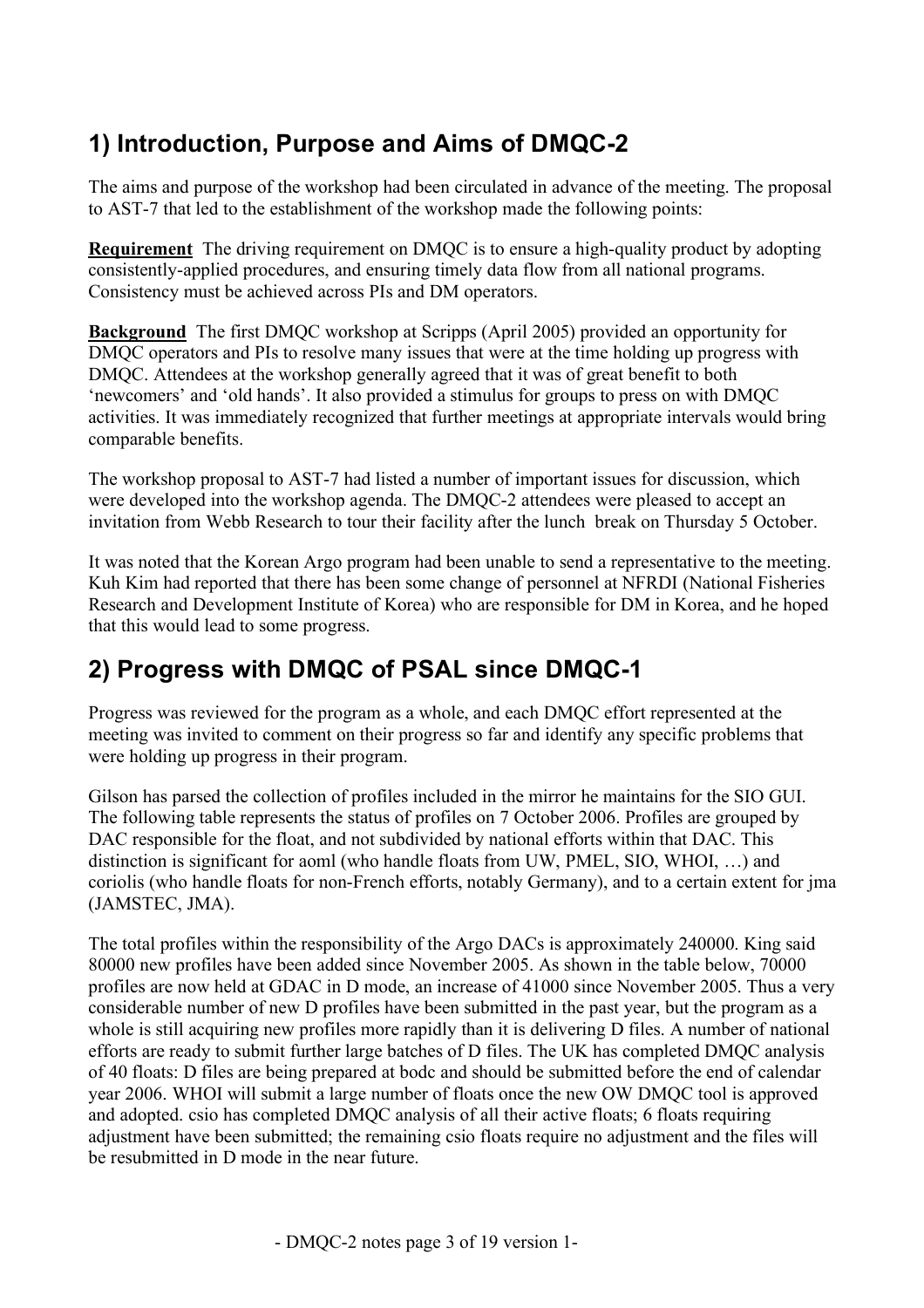| dac name at    | Total profiles at | Recent profiles   | Profiles      | D profiles at  |
|----------------|-------------------|-------------------|---------------|----------------|
| <b>GDAC</b>    | <b>GDAC</b>       | not yet available | available for | <b>GDAC</b>    |
|                |                   | for DMQC          | <b>DMOC</b>   |                |
| aoml           | 118089            | 47504             | 70585         | 34711          |
| bodc           | 12105             | 3453              | 8652          | 396            |
| coriolis       | 41661             | 12664             | 28997         | 13121          |
| CS1O           | 1202              | 306               | 896           | 338            |
| csiro          | 6894              | 3090              | 3804          | 1251           |
| <i>ncois</i>   | 9072              | 3561              | 5511          | 340            |
| $\mathop{Im}a$ | 40970             | 12927             | 28043         | 11187          |
| kma            | 3442              | 878               | 2564          | $\overline{0}$ |
| meds           | 11532             | 2574              | 8958          | 8884           |
|                |                   |                   |               |                |
| Total of above | 244967            | 86957             | 158010        | 70228          |
| <b>DACS</b>    |                   |                   |               |                |
|                |                   |                   |               |                |
| gts            | 26454             | 427               | 26027         | $\overline{0}$ |

Specific comments were made as follows:

*meds:* Up to date; presently experimenting with applying RT corrections based on DM adjustments and reporting as mode A.

*jma:* 32k out of 40k are the responsibility of JAMSTEC. The remainder includes a number of pre-Argo profiles which were acquired from floats managed by JMA. Shikama said that JAMSTEC hopes to clear the backlog of these non-JAMSTEC floats when manpower resources are available.

*incois:* Joseph identified some issues with which extra expertise/advice is required in order to make further progress; these included handling of bad positions (advice was to select a later position from the traj.nc file); handling of PnP4 missions; handling of salinity spikes in the deepest reported level.

*csiro:* No discussion of csiro under this agendum because Tchen did not arrive until day 2.

*csio:* Liu Zenghong reported that a non-zero adjustment was decided for 6 out of 24 floats; these have been submitted as D. The remaining floats require zero adjustment. When these are submitted as D files with zero adjustment, csio will be 'up to date'.

*coriolis:* V Thierry presented a histogram of adjustments. 3000 out of 6000 N Atlantic profiles had adjustment  $\leq 0.01$ . In the larger adjustments, there was a small positive bias.

*bodc*: Approx 40 floats had been processed and decisions made over summer 2006. D files would be generated and submitted before end 2006.

*aoml*: WHOI (Owens) is preparing a large number of floats with the new OW DMQC tool. When that is agreed and stable, a large number of D files will be submitted. SIO (Gilson): 98% complete; thermal lag correction is applied. UW (Wong) 50% done; data sparse areas eg Southern ocean and south Indian remain a problem; have been awaiting new OW tool and new reference database updated since WJO. PMEL (Johnson) Submitted 5000 D files since Oct 2005, compared with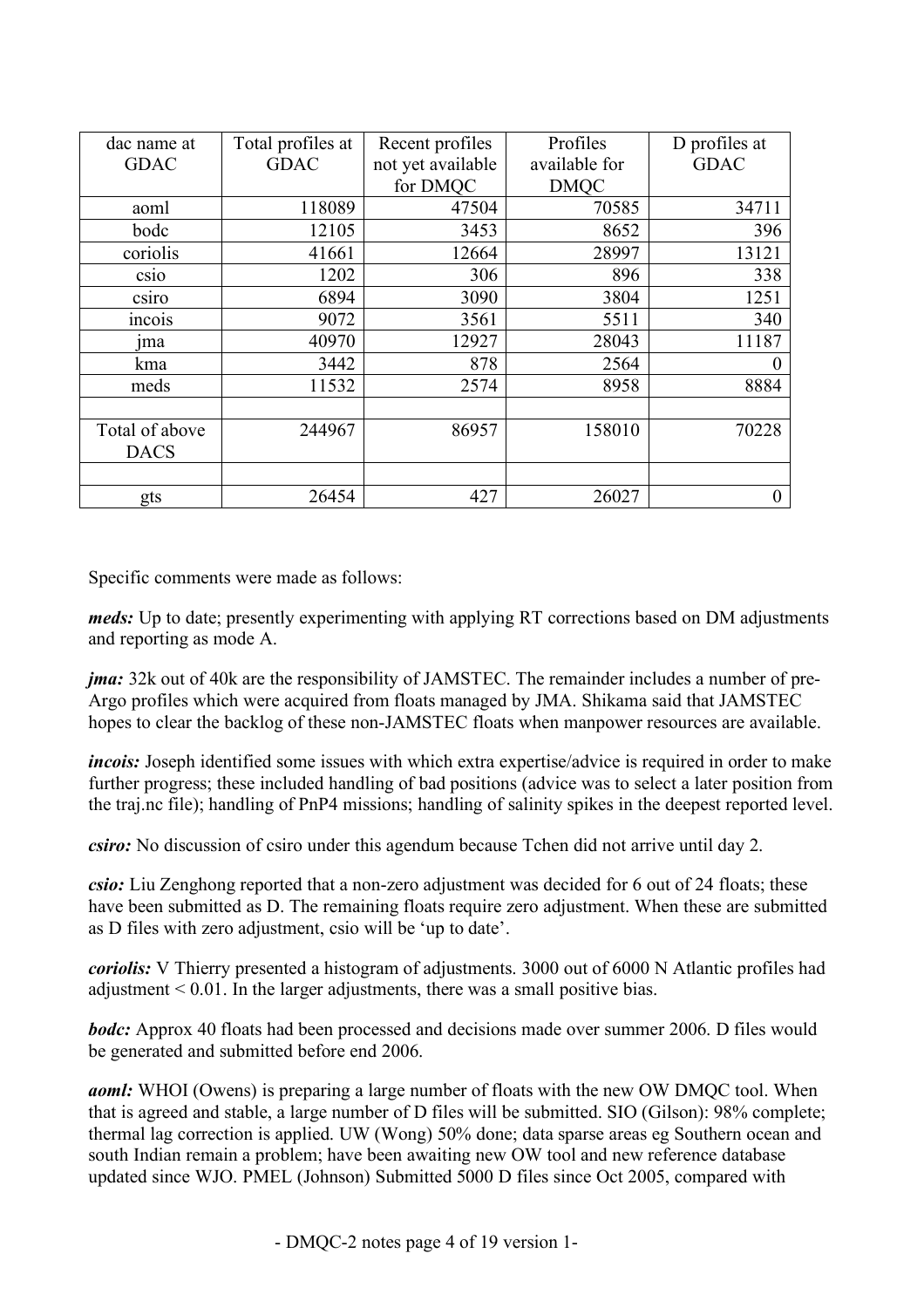acquisition of 4300 new profiles in 2005 and 6400 profiles in 2006. AOML (Molinari) is working on DMQC of pre-Argo profiles as a once-off activity.

*QUESTION for DMT: Owens and Gilson reported instances where the translation of files at GDAC to account for format change (profile quality flag) had been undertaken by GDAC, but then 'reverted' to the old value. How did this happen ? How do we ensure it doesn't happen in the future ? Joseph reported experiencing a similar effect for some incois floats.*

*Recommendation: DMQC-2 noted that there are now very few profiles being reported as GTS-only and which do not have a responsible DAC. DMT should try to identify a group that would be willing to undertake DMQC for the gts floats that have no other PI. DMQC-2 noted that Molinari's group at AOML was funded to undertake DMQC for pre-Argo floats and suggested that this might be a model for the gts floats.*

### *2.4) New DMQC tool 'OW'*

Owens and Wong described the new statistical tool they have developed in response to discussion at DMQC-1. This will be referred to as 'OW'. The new tool is an evolution of WJO, adopting some features from BS. New features recommended by DMQC-1 include

'smart' selection of levels for mapping following ideas of Boehme-Send.

Code ensures piecewise-linear suggested adjustment.

Break points kept to a minimum, and introduced automatically where statistically justified.

This ensures slowly-varying adjustment, unless operator forces manual selection.

Concept of breaking the float into separate 'series', each of which has its own piecewise linear fit, remains from WJO.

The input format and diagnostics remain unchanged from WJO. The main change is in the central statistical engine, so transition from WJO to OW should be straightforward. Transition from BS to OW is not so trivial.

Control options are in the config.txt file and the calseries variable.

OW requires Matlab optimisation toolbox.

Better selection of levels for mapping leads to smaller PSAL\_ADJUSTED\_ ERROR than WJO. Careful consideration of number of degrees of freedom (decorrelation scales) concludes BS estimate of PSAL\_ADJUSTED\_ERROR was too small.

Uptake testing of OW: The following said they would adopt the new tool in the near future: Wong; Owens; Molinari; Gilson on new floats (will retain WJO on existing floats for consistency); Coriolis (not starting before 2007).

## **3) Implementation of recommendations of DMQC-1**

The discussion revolved around the presentation of results from the DMQC intercomparison exercise coordinated by Tchen. A report on the intercomparison exercise will be ready for the next AST.

### *3.2 and 3.3) sliding window; continuity of adjustment at breakpoints.*

King showed examples of floats in which the D files at the GDACs had adjustments which had short-timescale variability, and/or discontinuities in adjustment. These seemed to be contrary to the recommendations of DMQC-1 The discontinuity problem seemed to arise when the proposed adjustment crossed a threshold (eg 2 \* error or 0.01) and the adjustment jumped from zero to a non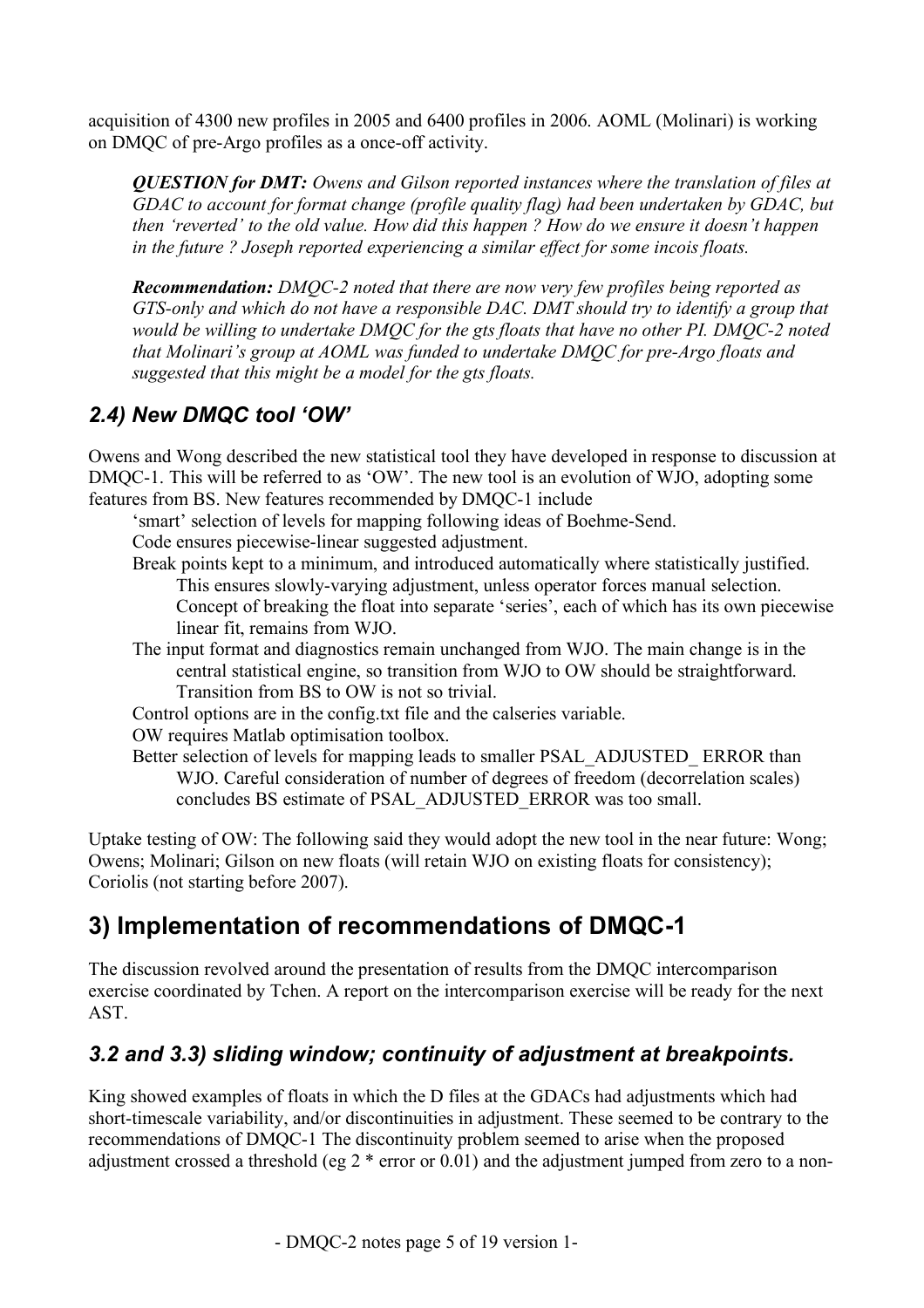zero value. It is hoped that the adoption of OW should help/eliminate this problem. A set of 12 test floats was identified by King for running within OW at the workshop.

The results from application of OW to the set of test floats indicated

- 1) In many cases, OW proposed an adjustment consistent with that chosen by the DMQC operator, with the advantages of piecewise-linear-continuous.
- 2) The present diagnostics should be improved to assist the operator in identifying cases when a genuine discontinuity occurs in sensor behaviour (see below).

### *3.6) Extra diagnostic plots.*

*It was suggested and readily agreed that an extra 'salinity anomaly contour plot' should be produced for PSAL\_ADJUSTED as well as the WJO/OW input data. Wong agreed to make the necessary update to the code.*

*In order to help the operator determine the requirement for break points and cal\_series\_flags, the new OW tool should produce a diagnostic plot that shows the estimated offset for individual profiles (comparable to running\_const = 0 in WJO), as well as the estimated offset after piecewise linear fitting.*

#### *The following aspects of PSAL DMQC were reiterated and emphasised:*

- Adjustment to PSAL should vary slowly with time, unless there is strong evidence for sudden changes. OW will follow this expectation by proposing piecewise-linear adjustment with minimum justified number of breakpoints. Where the DM operator identifies jumps and non-smooth transition cycles, the operator can force extra breakpoints and split the cal series to allow genuine jumps, eg at cell fouling events.
- There should not be a jump in the applied adjustment when the proposed adjustment crosses an agreed size threshold. The threshold will normally be 2\*standard error provided by statistical method, or 1\* manufacturers instrument accuracy (0.005 is the suggested guideline). By default, the operator should choose the adjustment to ensure smooth and continuous transition from zero adjustment to statistically-significant non-zero adjustment.

#### **Note also:**

When setting QC flags, and especially when considering flag 3 or 4, there should be a tendency to apply higher flags (worse quality data) if the sensor fails soon afterwards. DMQC-2 encourages the use of flag 2 in the circumstances described in the DMQC manual.

### **4) Reference datasets**

Maintaining carefully-prepared reference datasets, suitable for Argo DMQC is a critical activity. It was agreed at ADMT-6 that Coriolis would host and *update* reference datasets, using CCHDO as the route for acquiring new reference data. At present, Coriolis cannot undertake preparing reference datasets from scratch (eg transforming WOD05 into an Argo reference dataset).

Kobayashi summarised the problem of building an Argo reference dataset from published databases. He showed a slide illustrating the point that out of a complete holding of reference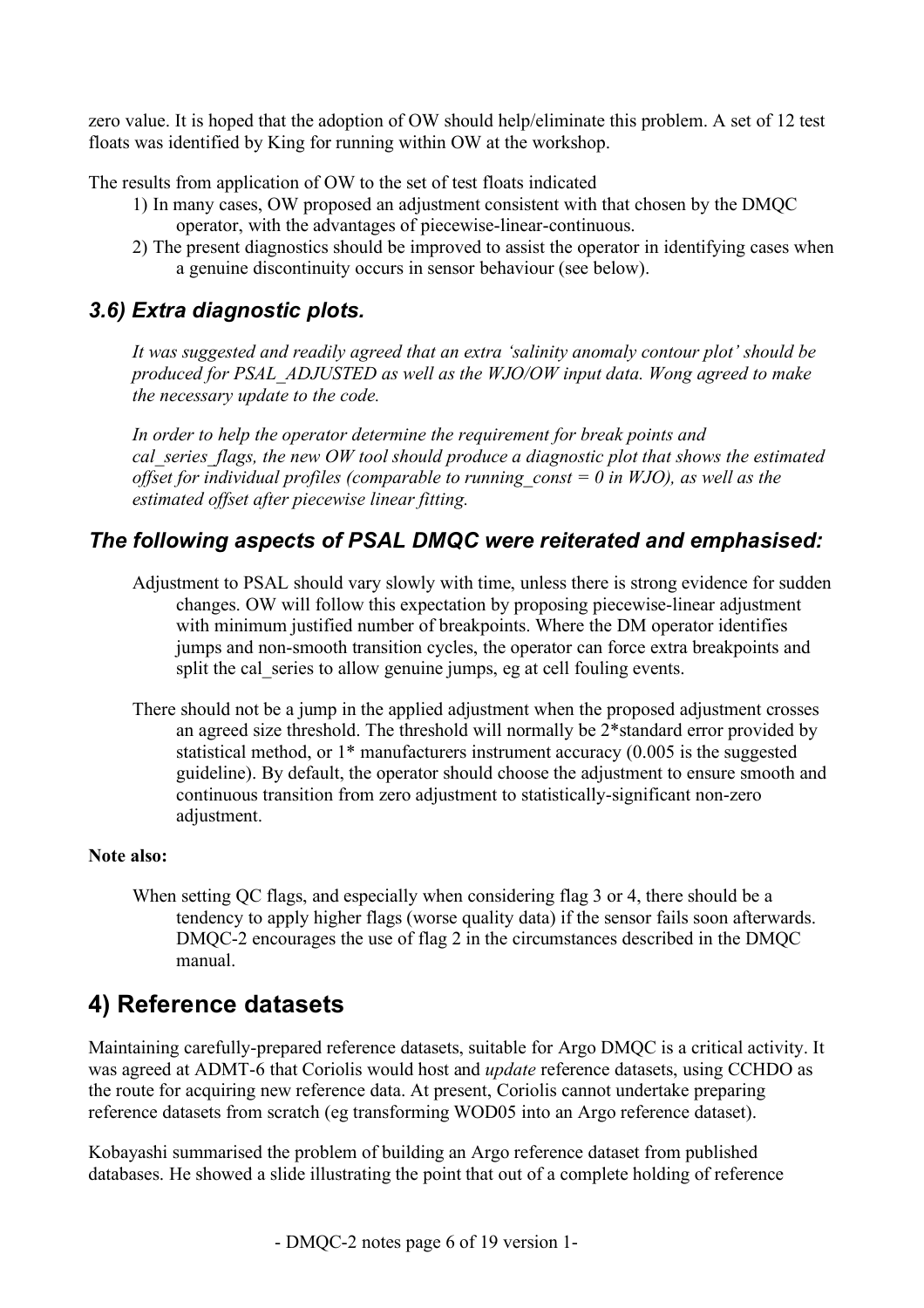profiles (eg WOD05 supplemented by holdings of CCHDO), some profiles must be discarded because their quality is not reliable enough. Others must be discarded because they are not helpful for Argo QC (eg shallow profiles, marginal seas, oversampled regions which dominate the reference dataset).

### *4.1) Reference datasets in specific regions*

#### **Pacific and Indian:**

JAMSTEC has prepared SeHYD for the Pacific, but this will not be modified while Kobayashi is away from JAMSTEC (visiting researcher in UK until July 2007). IOHB is an Indian Ocean Hydrobase.

SeHyd and IOHB are available in a form suitable as input files (wmo\_boxes) for WJO/OW. IOHB has data formatted in both WJO standard levels and as full profiles. SeHyd is available only at WJO standard levels. A full-profile version could be produced, but not in the near future while Kobayashi is working away from JAMSTEC. Links were:

ftp: //ftp.jamstec.go.jp/pub/argo/data\_set/IOHB.zip ftp: //ftp.jamstec.go.jp/pub/argo/data\_set/IOHB\_for\_WJO.zip http: //www.jamstec.go.jp/ARGO/product/SeHyD\_1.zip

#### **Atlantic:**

No activity reported on preparing a new Atlantic reference dataset.

#### **Southern:**

Wong has investigated Orsi's WOCE S. Ocean Atlas, but it does not seem to have a significant number of useful profiles that are not already included in WOD05.

#### **S Atlantic:**

SARDAC will pursue regional PIs vigorously to secure extra reference data.

#### **Selection of profiles for reference database**

Wong showed a list of criteria that had been used to select profiles for inclusion in the reference dataset distributed with WJO. For OW, some criteria had become redundant, and the list was revised to make it appropriate for building a reference dataset for OW. The new list is as follows:

- 1) Use only data that have passed all NODC quality control tests for observed level data.
- 2) Use all country codes.
- 3) Use only profiles that sampled deeper than 900 dbar.
- 4) Weed out all data points outside these ranges:  $24 \le S \le 41$ ,  $0.01 \le P \le 9999$ ,  $0^{\circ}C \le T \le 41$ 40°C, except for WMO boxes with latitude  $> 60°N$  and latitude  $< 50°S$ , where  $-2°C < T$  $<$  40 $^{\circ}$ C.
- 5) For WMO boxes that contain more than 10,000 profiles, only select profiles that are post-1995.
- 6) Eliminate nearby duplicates.
- 7) Do objective residual analysis using previously qc-d reference data to identify anomalies. Then do visual inspection of anomalies.
- 8) Identify each reference profile with a unique ID, e.g. under the parameter SOURCE.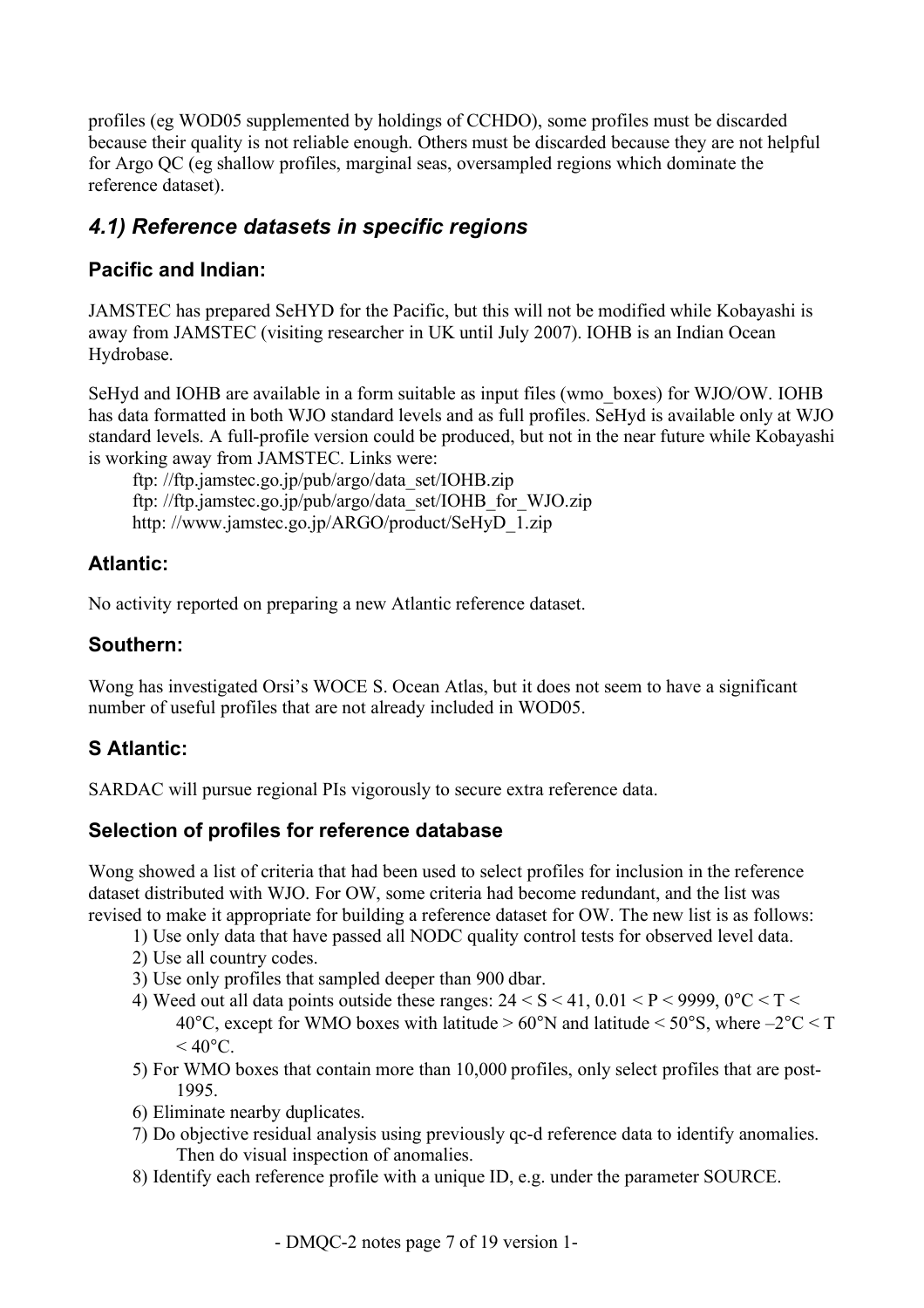When new reference datasets are being compiled or existing datasets are updated, the group compiling the dataset will be responsible for selecting which profiles are included.

*Recommendation: DMQC-2 recommends in regions with adequate reference data, the standard run of the DMQC tools should use CTD data only, ie with BTL data disabled. If CTD data are too sparse, BTL data may be included.*

*Recommendation: The basis for a complete Argo DMQC reference dataset should be: SeHyd in the Pacific (initially using the reduced-resolution version available on WJO levels, and replaced by the full-vertical-resolution version when JAMSTEC is able to make it available); IOHB (full profiles) in the Indian; Hydrobase in the Atlantic. Hydrobase will need to be translated into the correct input format for OW. WHOI will do this when time permits, but it was hoped this was not a huge task. Hydrobase has missing areas in the Atlantic section of the Southern Ocean. JB Sallee has prepared data from Orsi et al's WOCE Southern Ocean Atlas for use in OW. If any of the agreed baseline datasets has missing areas in the Southern Ocean, it may be possible to fill them in with Sallee's database.*

#### *4.2) Use of float data in reference*

DMQC-1 suggested that float data might be used as reference/check data if the DMQC adjustment was zero. Since then Gilson has identified 7 criteria which a float profile should satisfy if it is to be considered useful. This is further discussed in the AST-7 (2005) meeting report. The criteria proposed to AST-7 were:

- 1) No real-time data.
- 2) No floats that fail in  $\leq 1$  year (i.e. available in D-mode but with  $\leq 36$  cycles).
- 3) No cycles within 6 months of end of record (i.e. near end of long D-moded record).
- 4) No cycles which have salinity-drift adjustment (> .001 in bottom data, to distinguish from thermal lag adjustment at shallower levels).
- 5) No floats whose deepest level is < 800db.
- 6) No cycles following ones that have significant adjustment.
- 7) No cycles with  $\leq 90\%$  of values (P,T,S) good.

Section 3.2 of the AST-7 report had encouraged the use of Argo data in reference datasets. Use of good Argo data in sparse areas is attractive, but if Argo has unidentified residual bias errors (too small to be identified and adjusted in DMQC, but non-zero mean), these could accumulate through successive use of Argo profiles as reference and result in a biased Argo dataset. Johnson expressed strong reservation that we do not yet enough experience to be sure that Argo data can be used safely without the risk of bias. DMQC-2 agreed that profiles satisfying 'Gilson's rules' could be used to clarify the probability that a float under inspection required adjustment, but did not recommend that Argo data should be a routine part of DMQC reference.

Gilson's rules were reviewed and agreed as reasonable. No operator had sufficient experience of using float data to propose any modification.

It was noted that OW software is set up so that three sets of reference data can exist in the reference WMO boxes (CTD, bottle, float), with each set enabled or disabled by operator choice. A reference dataset directory consisting of 'acceptable' float profiles in the correct format has not been compiled yet.

Kobayashi presented the results of a simulation exercise in which an idealised basin (which could represent a north pacific basin with decadal variability) was sampled by 'CTD cruises' and 'floats'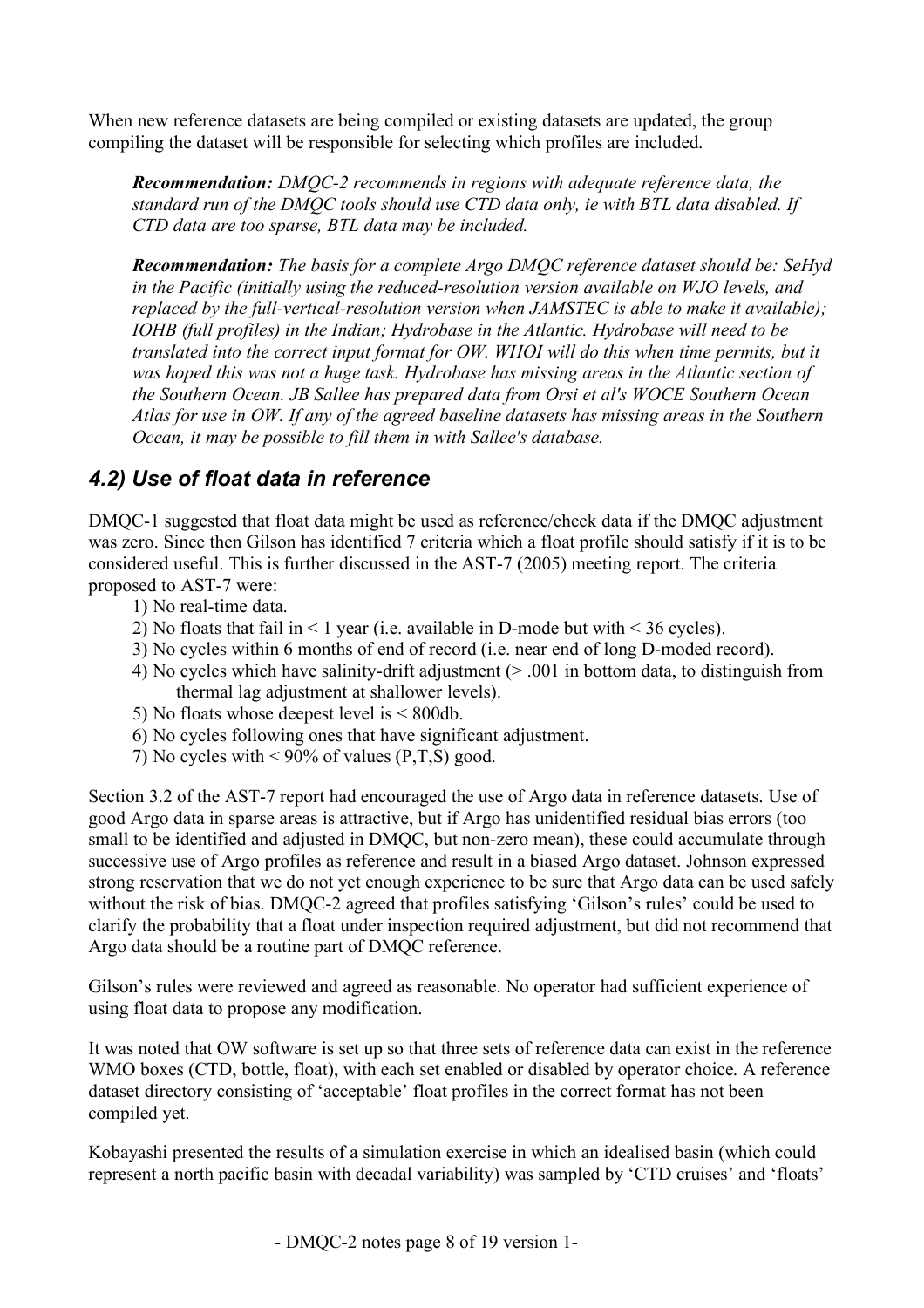over an 80-year period. CTD and float 'observations' had random error of appropriate size. Although the simulation is only preliminary, its results show that the phase and amplitude of the ocean variation becomes delayed and smaller by using the reference datasets including Argo data.

Joseph showed the results of experiments in the Arabian Sea. Use of good Argo data as reference reduced PSAL\_ADJSUTED\_ERROR (because of the increased number and more recent reference profiles), but did not significantly change PSAL\_ADJUSTED.

*Recommendation: At present, DMQC-2 did not endorse the systematic use of Argo data in reference datasets. The use of 'buddy-checks' to assist in evaluation of suggested adjustment from DMQC tools was encouraged.*

*Requirement: If Argo data are used within DMQC, it is mandatory that this be recorded clearly in the SCIENTIFIC\_CALIB\_COMMENT.*

#### *4.3) Naming convention*

Version codes for the DMQC tool and reference database should be recorded in the HISTORY section and can be recorded in SCIENTIFIC\_CALIBRATION\_COMMENTS.

*Recommendation: Since Coriolis will be the repository for reference datasets, they should develop an unambiguous identification system for reference datasets, which must be more specific than 'WOD' or 'WOD-WJO'.*

## **5) Miscellaneous issues**

#### *5.1, 5.2, 5.3) Fields and format issues*

#### **Miscellaneous**

Note that <PARAM> QC should be zero if no DMQC has been performed on <PARAM> (eg when DM has been performed on PSAL, TEMP, PRES, but not on DOXY).

When an adjustment is applied to PSAL, CNDC\_ADJUSTED may be fillvalue. If it is not fillvalue, CNDC\_ADJUSTED must be recalculated to be consistent with (PRES\_ADJSUTED, TEMP\_ADJUSTED, PSAL\_ADJUSTED).

*Following email correspondence prior to DMQC-2, Wong will send the GDACS a list of compulsory fields that must be filled in D files. GDACs will use this for checking/rejecting D files submitted by DACs. See also action item under 'format inconsistencies'.*

#### **Use of 'scientific\_calib' variables**

Float 5900158 (JAMSTEC) was examined as an example. It was noted that the PARAMETER variable had not been completed to show all of PRES, TEMP, PSAL. The complete indexing of variables in PARAMETER is the only way of knowing which elements of the scientific calib arrays correspond to which adjusted parameter.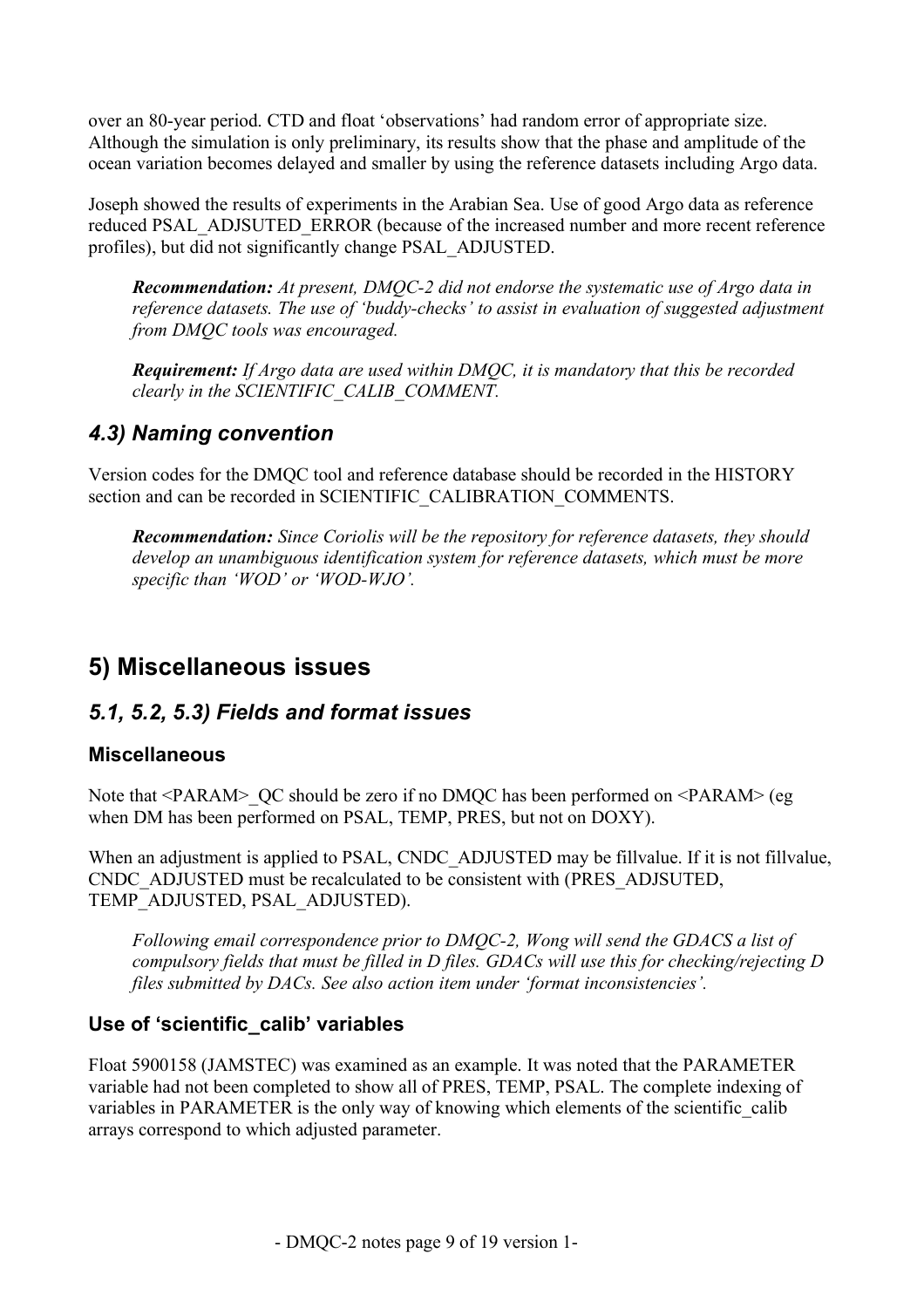The variables for recording calibration information (in particular PARAMETER, SCIENTIFIC\_CALIB\_COMMENT, CALIBRATION\_DATE) have a number of common dimensions, including N\_PROF, N\_CALIB and N\_PARAM.

After DMQC, N\_CALIB takes a minimum value of 1. N\_PARAM is always the number of <PARAM> variables reported by the float. Thus after DMQC has commenced for any variable, PARAMETER (dimension N\_PARAM) must contain the character string for every <PARAM> variable in the file, including DOXY if it is a variable, regardless of whether or not DMQC has been performed for that variable. If no DM has been performed on <PARAM>, or if DM has been performed but the adjustment chosen was zero, then this information must be recorded in the corresponding element of SCIENTIFIC\_CALIB\_COMMENT.

The present practice at the majority of DM centres is to keep N\_CALIB = 1, so that the details of all steps in PSAL adjustment (Thermal lag, WJO adjustment) are described in a single calibration comment. The present practice at JAMSTEC is to record PSAL adjustment in two steps with N\_CALIB = 2. In this case the first element in the N\_CALIB dimension for PRES, TEMP, DOXY may not be fillvalue – at least one set of calibration information is mandatory. The second element may be fillvalue for <PARAM>s for which there is no second calibration step.

When a calibration is revised/updated, an increase in N\_CALIB is not required. The new calibration information overwrites the old information, and describes how to compute the new value of  $\leq$ PARAM> ADJUSTED in the D file from  $\leq$ PARAM> in the D file.

#### **Format inconsistencies:**

Gilson reported that while parsing files at the GDAC for the mirror that is part of the SIO GUI, he had identified approximately 1500 files with some sort of format inconsistency, mainly R files. DMQC-2 welcomed this effort and encouraged him to continue to report inconsistencies to DACs in an effort to resolve them. Following the workshop, and taking into account discussion at the workshop, Gilson undertook further (stricter) format consistency checks and found a significantly larger number of D files that would now be considered to have inconsistent entries. (For example, files in which PSAL\_ADJUSTED takes a value but TEMP\_ADJUSTED had not been filled.) A final assessment of the number of inconsistencies is not available for including in this report. Wong is working on a list of format criteria that must be met in D files. These will be provided to GDACs with the intention that GDACs will check, and where appropriate reject, D files. Gilson will continue to notify DM centres to help them remove inconsistencies. A list of D file check criteria should be published elsewhere. It could be added as a later Annex to this report when it is agreed and stable.

*Action: Wong, Gilson and others will continue to work on preparing a list of D file format checks for implementation at GDAC.*

*Question for DMT: If a <PARAM> variable has a fillvalue, Reference Table 2 seems to suggest that <PARAM>\_QC should take the value 9, indicating missing value, instead of the fillvalue for the <PARAM>\_QC variable. Some instances of <PARAM>\_QC = fillvalue had been found.*

#### **Further reminder to operators of miscellaneous points:**

If PRES\_ADJUSTED\_OC is bad (4), then all other  $\leq$ PARAM $\geq$  ADJUSTED\_OC should also be 4.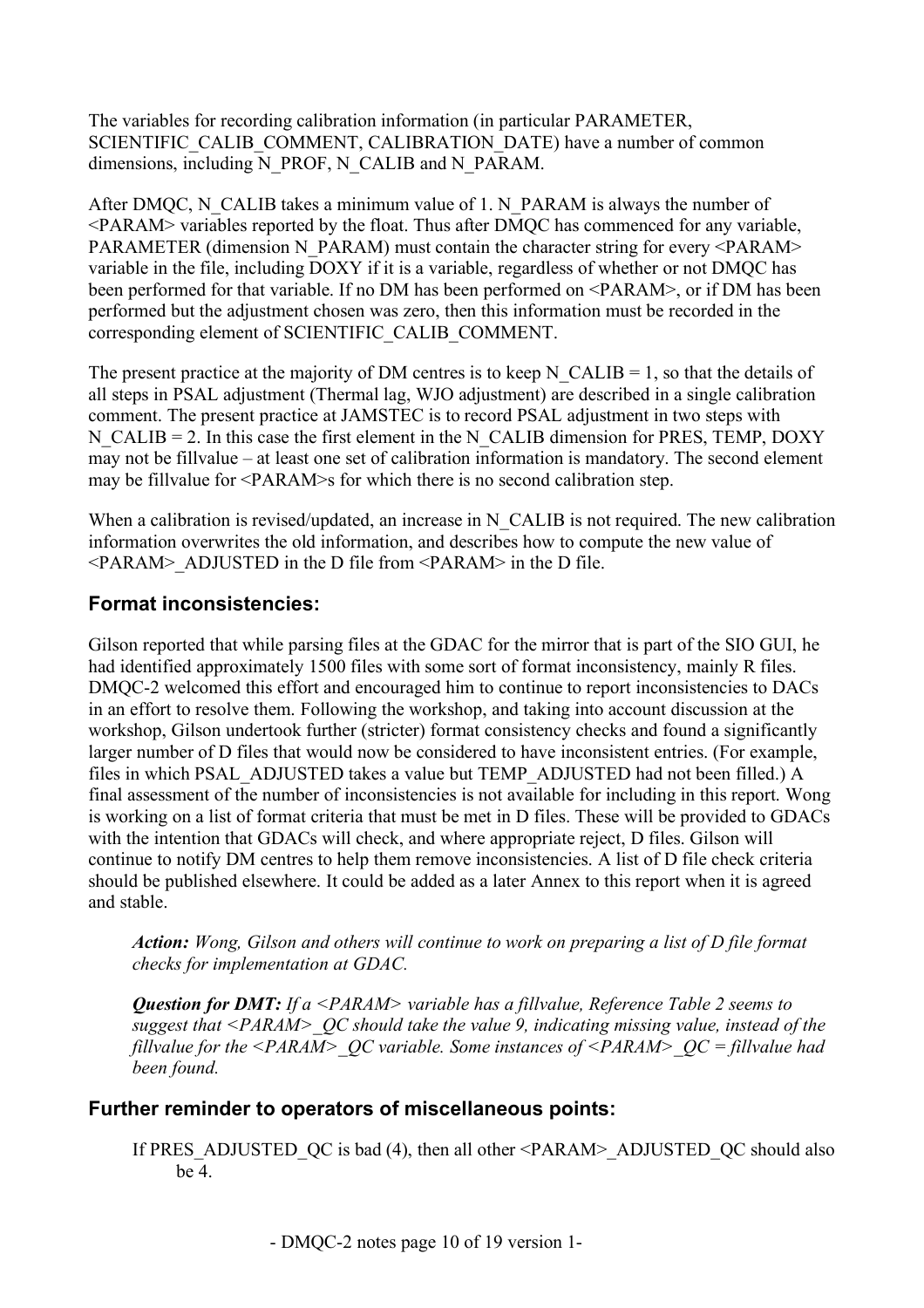If <PARAM>\_ADJUSTED\_QC is 4, then <PARAM>\_ADJSUTED must be fillvalue. Instances of out of range parameters (PSAL, PRES) should have <PARAM>\_ADJUSTED\_QC flag 4. Values in netCDF files should not be IEEE NaN. If <PARAM>\_ADJUSTED is a real value <PARAM>\_ADJUSTED\_ERROR may not be fillvalue.

### *5.4) Implementation of adjustments determined from DMQC in real-time*

#### **RT adjustment of PSAL**

There is an approved method for applying offsets to PSAL in RT, based on results of DM. The procedure is that RT DACs calculate the profile offset in the most recent D file available at GDAC, and apply this assuming persistence. RT DACs should be encouraged to adopt this procedure. Extrapolation of trend is not presently approved.

*Requirement: DMQC-2 notes that with a growing number of D files available, further experiments should be undertaken to investigate whether the proportion of times when the assumption of persistence of offset provides an RT estimate closer to the final DM estimate than the unadjusted RT value.*

### **RT adjustment of PRES**

DMQC-2 notes that a although RT adjustment of APEX PRES could be performed in a similar manner to PSAL (ie use persistence of most recent available D file), DMQC-2 does not recommend this because of the stated concerns about unknown bias.

### *5.5) Cell Thermal Mass (discussion led by Johnson)*

Johnson reviewed the current status of Argo's ability to adjust PSAL to correct for biases due to cell thermal mass. A paper by Johnson, Toole and Larsen is accepted in JAOTech.

Johnson offers by e-mail a matlab fuction that applies cell thermal sensor lag correction to float data. Input from and output to NetCDF files as well as documentation of this DMQC step in those files are the responsibility of individual DACs.

*Note to DMT: The Argo data system must record sensor type (SBE41 or SBE41CP) and if CP then what mode is used. (Continuous pumping with data reported are bin-averages, or 'spot sampling' with minimum 20 seconds pumping of cell before a measurement is recorded.) Also required is an ascent rate algorithm, which can be as simple as 'constant ascent rate in dbar per second after leaving deepest profile pressure' (constant rate is appropriate for APEX; SIO SOLOs have a depth-varying ascent rate).*

The correction is small in deep layers with weak vertical T gradient. It can approach order 0.1 in strong thermoclines and at the base of the mixed layer.

Therefore making cellTM correction should have no impact of DMQC adjustment of whole profiles, because DMQC adjustment tends to avoid parts of the water colum with strong gradients. Therefore there is no requirement to repeat DMQC analysis if cellTM is applied after DMQC.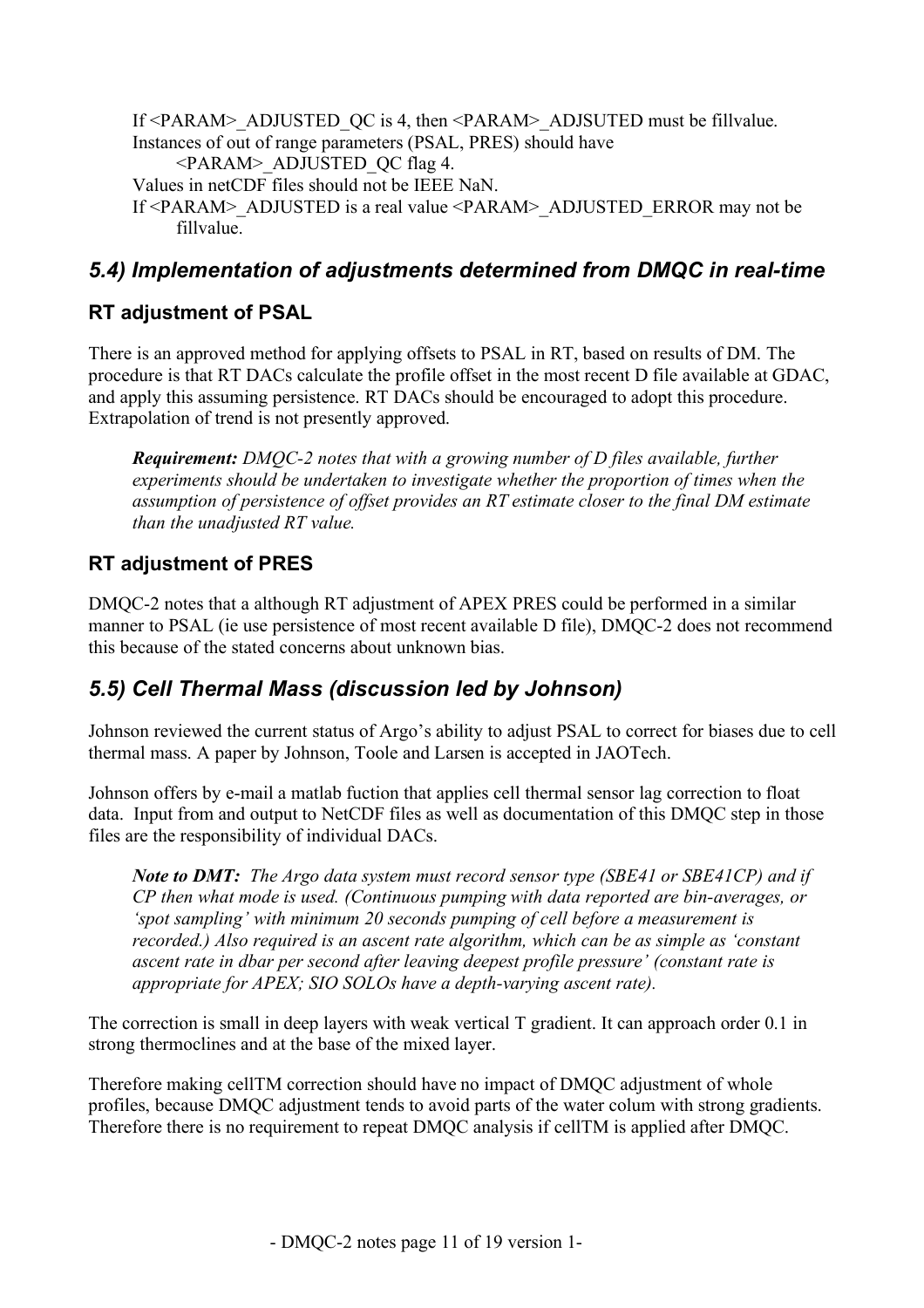*The purpose of applying the cellTM correction is to achieve the best possible delayed-mode data in all parts of the water column. Recommendation: There is no requirement to apply cellTM in real time because by definition the uncertainty in RT files is large because DM has not been performed. The RT uncertainty is already larger than the cellTM adjustment. Application of cellTM in RT is therefore optional.*

*Requirement: DMQC-2 encourages an experiment to be performed in which an adapted float logs 1 Hz data using a SBE41CP and various ascent rates, to enable confirmation of the cell thermal lag coefficients reported by the Johnson et al. JAOTech paper.*

#### **Status of DACs preparation for implementation of cellTM in D mode:**

meds: yes / kma: unknown / jma: yes / incois: yes / coriolis: need extra preparation before it could be implemented / csiro: yes (already applying it) / csio: willing to do it; need to acquire source code / bodc: not ready yet; has not compiled comprehensive list of sensor types and operation / aoml: PMEL already applying it; WHOI will get code; SIO apply it in D mode; UW will start if recommended by DMQC-2/

### *5.6) Pressure adjustment*

It was assumed that operators of PROVOR, SIO SOLO and WHOI SOLO knew and understood the treatment of surface pressure offset in their platforms and how to use this information in DMQC. These platforms had been discussed at DMQC-1 and no further information was available.

For APEXs the situation is as follows:

- 1) A pressure reading is taken immediately before a float starts to descend.
	- (DESCENT\_START).
- 2) In APF8 This is truncated to zero if negative.
- 3) Add 5.
- 4) This number is reported in the next cycle as surface\_pressure.

So the surface pressure variable in the tech.nc file takes values of 5.0 or greater for APF8 controllers.

This surface pressure parameter is used by the float as part of its mission management: it provides a threshold for stopping CTD pumping during ascent to avoid contamination near the surface. In addition this parameter provides the opportunity to infer pressure sensor calibration errors during post processing.

Consider for example a case in which the float had completed a normal surface drift period and the pressure sensor measured a value of +20 dbar immediately before starting a descent cycle. For APF8 controllers, 5 dbar is added and so this value is reported as surface pressure  $= +25$  during the next surface telemetry period. Since the CTD is switched off at a threshold chosen by the stored 'surface pressure', pressure levels less than 25 will be unfilled in the next cycle ARGOS message.

The non-zero reading could occur because of pressure sensor calibration error (offset). It could also occur because of effects unrelated to sensor calibration error. There is no guarantee that the 'surface\_pressure' was actually recorded at the surface, for example if grounded and stuck in mud, wave washover, inadequate buoyancy to reach the surface, etc. 'surface pressure' is simply the pressure reading immediately before the clock triggers DESCENT\_START.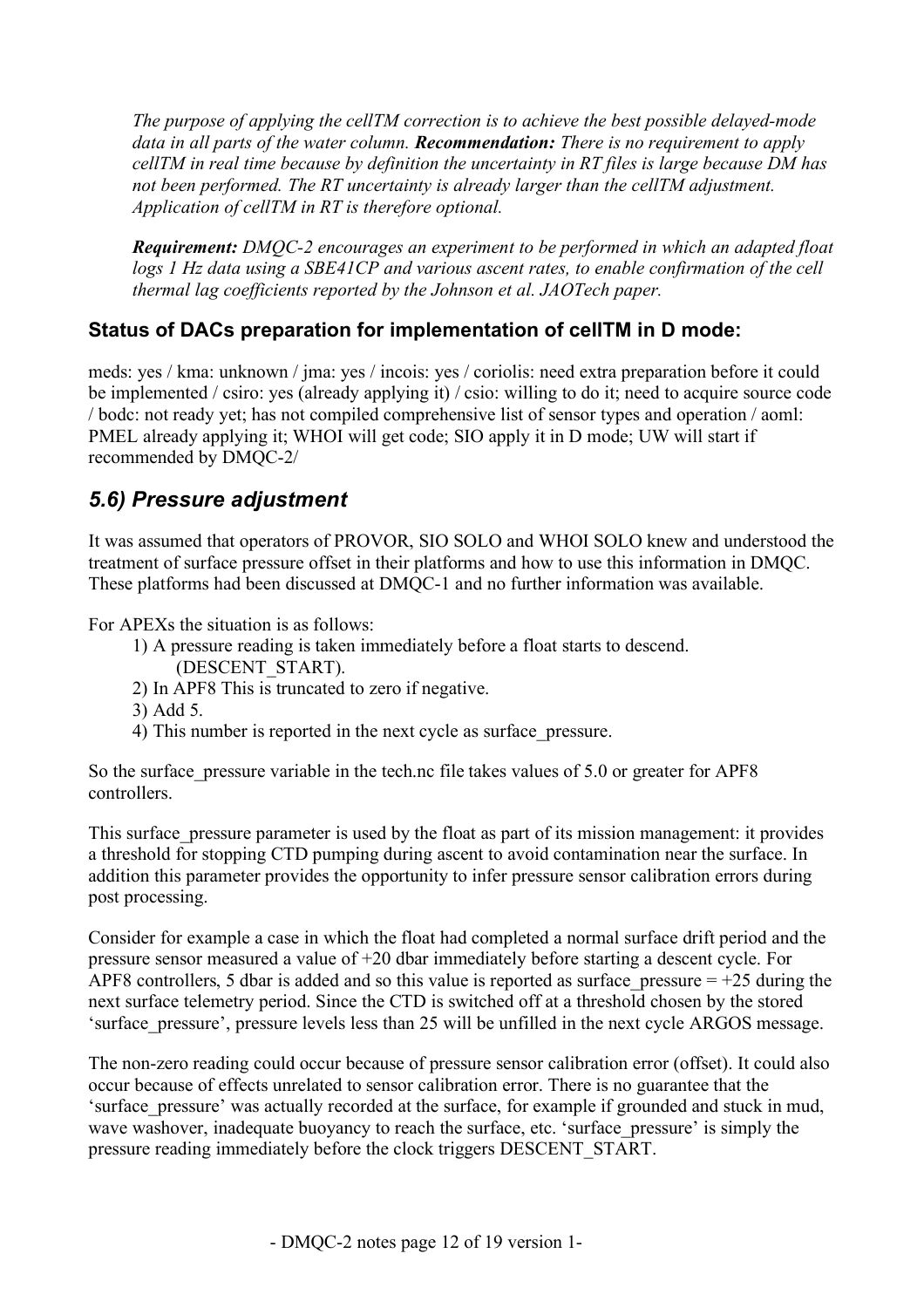*Thus DMQC-2 recommends that for APEXs, corrections for surface\_pressure adjustment are not appropriate for RT. Considering the risk of introducing unknown biases (correcting for positive offsests but not for unknown negative offsets), the decision to adjust PRES in RT should only be taken by AST after consideration of the risks.*

*The behaviour of 'surface-pressure' should be examined in DM, and the most likely explanation for values other than zero (ie reported value greater than 5 for APF8) determined. If the behaviour does indicate sensor calibration drift, corrections can be made. The procedure should be: Calculate CNDC(PRES, TEMP, PSAL) / apply adjustment to create PRES\_ADJUSTED / calculate PSAL\_ADJUSTED(PRES\_ADJUSTED, TEMP, CNDC).*

Shortly after the workshop, Thierry circulated information concerning the surface pressure offset in 18433 profiles from 633 PROVOR platforms. 12.8% of profiles had a negative pressure offset, but nearly all of these (11.95%) had an offset between -5 and 0 dbar. Therefore there are rather few examples of a significant negative offset. Pending discussion of these results (and possible further breakdown by detailed pressure sensor type if possible) a view can be taken about likely bias due to truncation in APEX floats.

#### **Summary of present practice on pressure adjustment for APEXs:**

 $j_{\text{max}}/J_{\text{AMSTEC}}$ : If surface pressure < 20, adjust PRES and PSAL. If surface pressure > 20 assume surface pressure value is misleading and do not adjust PRES.

aoml/UW: If surface\_pressure < 5 (reported value < 10 for APF8) do not adjust PRES. Quote PRES uncertainty 5 dbar. If surface pressure  $> 5$  (reported value  $>10$  for APF8) make adjustment to PRES but not in cases where surface pressure seems misleading (as discussed above).

aoml/PMEL: adjust PRES and PSAL; threshold not defined; they will review their practice.

incois, csiro, csio, coriolis/ifremer and coriolis/awi do not presently inspect the surface\_pressure variable in the tech file.

bodc: surface\_pressure is inspected, but no PRES adjustment at present.

#### **Remaining issues on surface pressure offset:**

*PROVOR and SOLO users are requested to inspect the data in their superior (nontruncated) telemetry and advise on frequency distribution of negative pressure offsets. If APEX users adjust for positive but not negative errors, the dataset will become biased. It is recognised that several types of pressure sensors have been used across the Argo fleet and there is no guarantee that all sensor types will have the same error distribution.*

*Proposal: APEX users should make correction to PRES and PSAL if surface\_pressure is > 5 (ie telemetry value > 10 for APF8). (Note PROVOR make internal adjustment if magnitude > 6 dbar).*

The issue of surface pressure truncation had come up at the Argo APEX users workshop in 2005, but during the tour of Webb's facility, Webb proposed a formal letter from Argo to request the change and initiate the development.

*Action: King will write to Webb Research on behalf of DMQC-2 and request that they address the problem of truncating negative surface pressure offsets. DMQC-2 suggests the*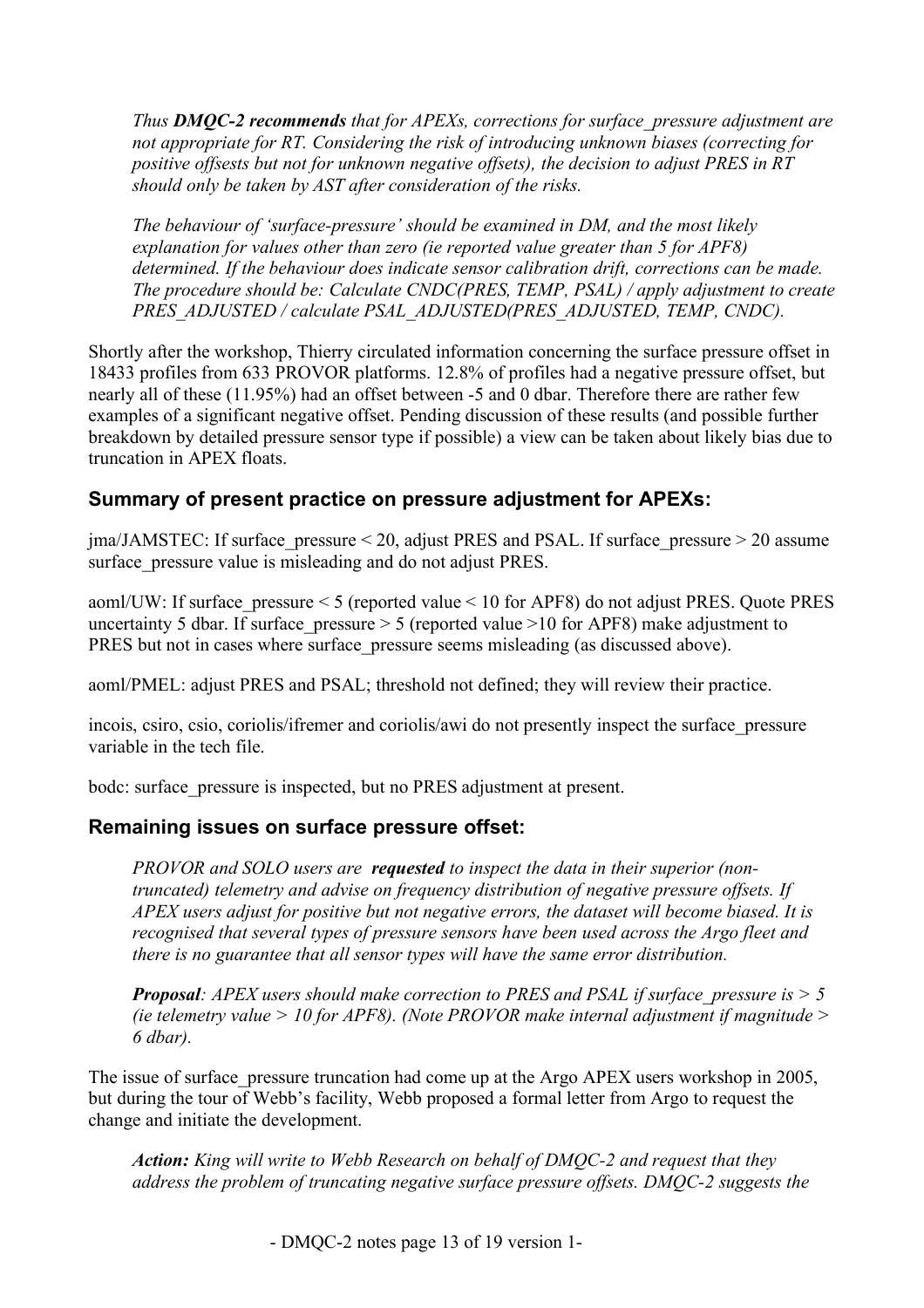*use of a median of surface pressure determinations over a typical wave period (eg >= 10 seconds) rather than a single spot value.*

### *5.7) Manuals and documents*

*QC manual: Wong will update the QC manual to reflect the conclusions of DMQC-2, and will specifically include the list of checks that GDACs should be asked to carry out to test for mandatory fields and legal values in D mode files.*

**'DMQC cookbook':** There has been a request for some time for a DMQC cookbook. DMQC-2 considered that with the introduction of the new OW and consequent planned withdrawal of WJO and BS, it would be inappropriate to prepare a cookbook until the procedures for use of OW have stabilised. The new tool has fundamentally new options to control (eg the piecewise linear algorithm) and more experience is needed in their use. DMQC-2 therefore decided not to progress the preparation of a cookbook at the present time.

**Reminder to DMQC operators**: Wong reminded those present that when emailing comments/problems/etc about DM issues, we are encouraged to use the argo-dm-dm@jcommops.org mailing list, to which all DM operators should be subscribed. This provides a secure record of comments and replies, and enables operators to benefit from the discussion even if they are not directly contributing. Note that argo-dm is data management; argo-dm-dm is delayed mode; argo-dm-rt is for real time.

### *5.8) Abnormal PSAL at base of profiles*

Joseph and Tchen showed examples in which a 'hook' in PSAL may be observed in T-S diagrams at the bottom of the profile.(eg csiro/5900029; incois/2900552). The hook is usually (but not exclusively) towards higher salinities, so even though the effect is small order(0.002) in the example float, there becomes a possibility of bias. The 'hook' appearance occurs when two measurements are reported at nearly identical pressures (eg 2005 & 2000 dbar). The first measurement is 'bottom of profile' and the second is from the pressure lookup table.

If the bottom of profile is, for example, at 1999, then the first lookup pressure might be 1900, so the appearance of the hook is not pronounced. This does not mean the effect is absent, but it is too small to detect. SBE are aware of the problem and are considering possible explanations. One hypothesis is that the first (deepest) measurement taken after the APEX starts the CTD is subject to a thermal inertia effect that is not being identified and corrected. During the descent to maximum pressure phase of a PnP APEX, the sensor is somewhat shielded from the ambient flow and there is no pumping of the conductivity cell.

### *5.9) QC for TEMP*

There was a brief discussion of DMQC for TEMP. DMQC-2 had no new suggestions on how to identify bad TEMP data. Visual inspection and operator experience remain the main approach.

### *5.10) Objective analysis in support of QC of floats*

Thierry presented results of tests at Coriolis of use of objective mapping to identify suspicious values in float data. Out of 11,500 profiles tested, about 5 anomalous profiles were identified. The anomalies have been notified to the corresponding DACs and have been corrected. In addition, the procedure allows to point out some floats that were not consistent with the reference climatology.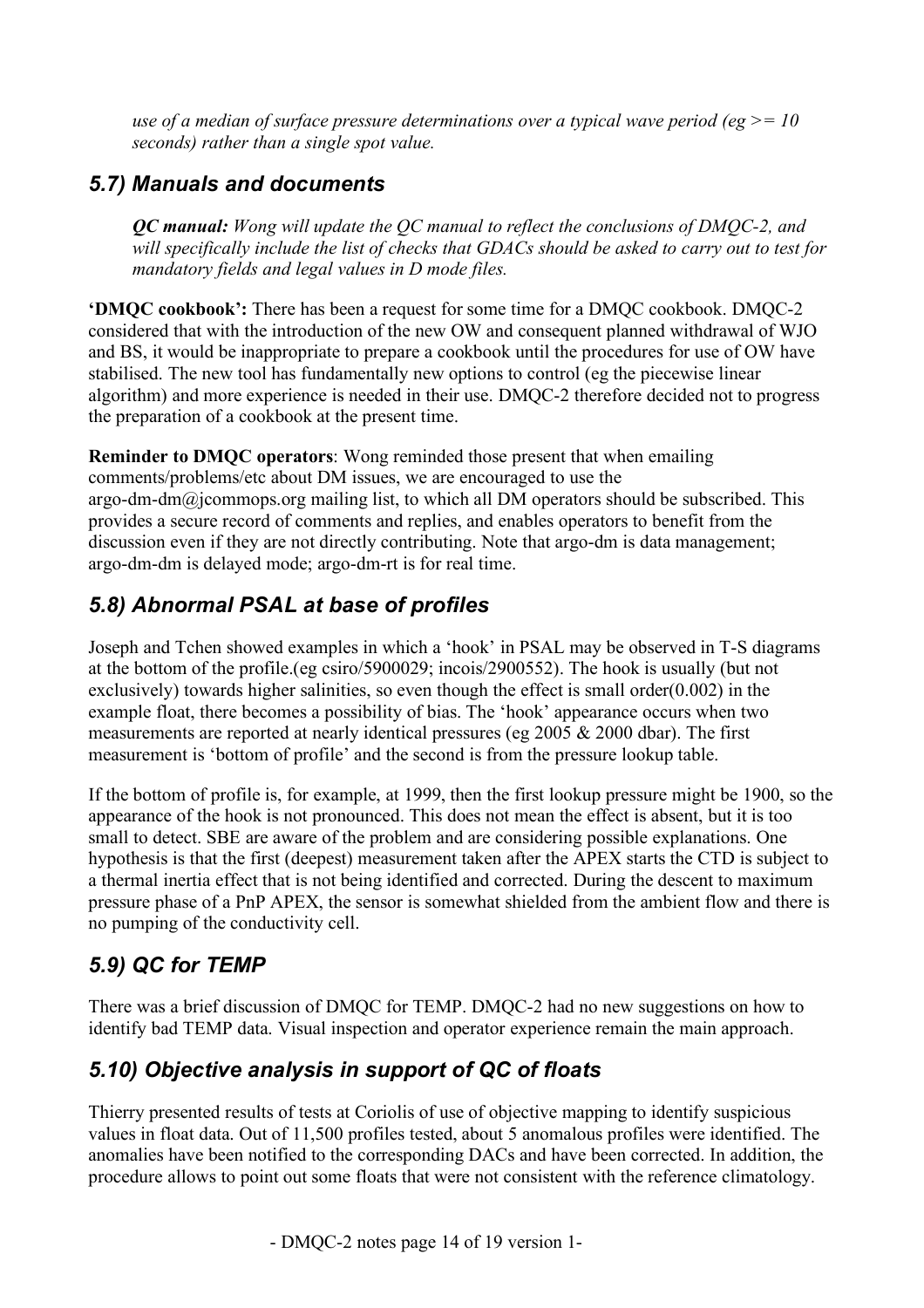Thierry will work with Perkin on these MEDS floats to identify why MEDS accepted the particular adjustment under investigation. The floats were in a region of strong horizontal gradient, and the MEDS decision had been supported by buddy checks

## **6) Other parameters**

## *6.1) Oxygen*

Kobayashi presented the results of a study of oxygen measurements on 9 Japanese floats. This covered SBE43 and Aanderaa Optode sensors. Sensor performance was evaluated by comparison with research cruise oxygen bottle samples from four different cruises in 2005 and 2006. A manuscript on the results has been submitted in a Japanese domestic journal, but is available with an English Abstract.

Sensor bias: A consistent pattern was observed across both sensor types. In the deeper layers (T < 4), there is a mean bias with float oxygen 5 µmol/kg lower than bottle samples. Higher in the water column, the mean bias of float data becomes 20 µmol/kg, with errors as large as 40 µmol/kg. These errors are much larger than the suggested uncertainty provided by the manufacturers.

Sensor drift: The upper ocean had too much variability to assess sensor drift over the deployment period of 7 to 19 months. In deeper layers, the sensors appeared to be stable at order 5 µmol/kg, but this was difficult to confirm with great reliability.

**Users of DO floats**: Kobayashi identified approximately 75 oxygen floats based on metadata files at the GDAC. These included 33 reporting SBE data, 31 reporting Aanderaa and 10 unknown.

| Country    | Aanderaa | <b>SBE</b> | Unknown |
|------------|----------|------------|---------|
| Norway     |          |            |         |
| Canada     | 12       |            |         |
| Chile      |          |            |         |
| Germany    | 10       |            |         |
| Japan      |          |            |         |
| <b>USA</b> |          | 30         |         |
| Australia  |          |            |         |
| Total      | 31       | 33         |         |

The USA includes 5 UW floats equipped with both Aanderaa and SBE sensors. The metadata files identify 4 as SBE and 1 as Aanderaa. Each float reports just one DOXY variable in the profile data. According to UW's website, 4 floats are transmitting data from both sensors and the SBE data are reported. The float described as Aanderaa in the metadata measures DO by Aanderaa only.

DO data obtained by Aanderaa needs shore-based calibration/adjustment, which modifies by up to 10% of the value at a depth of 2000dbar. The quality of the modified Aanderaa data is comparable to the SBE data (for which routine shore-based-adjustment is not required).

Kobayashi summarised the procedures required for shore-based calibration/adjustment of float oxygen data. This usually involves a requirement for TEMP\_DOXY. Where this is not reported or bad, it can be estimated from TEMP with a small resulting error.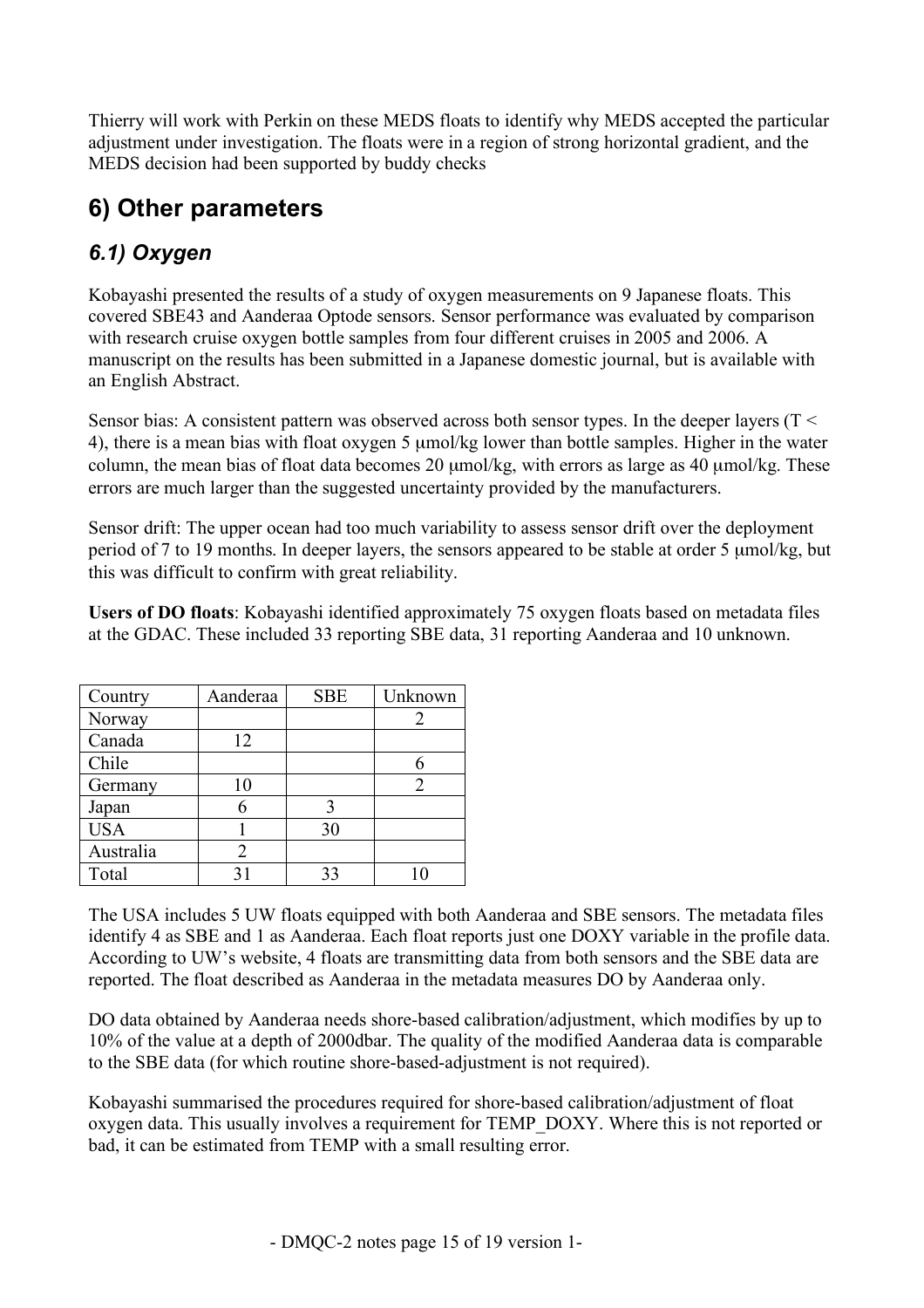Some APEX floats do not send TEMP\_DOXY data even if they have an Aanderaa DO sensor. Thus, it is very important that DO sensor type in Meta-data be filled, since it is the only way to identify the sensor type.

Kobayashi reported that he had shown his results concerning sensor bias to D. Gilbert, who agreed that Canadian oxygen floats have a similar behaviour to the Japanese.

*Recommendation: Argo is not yet ready to start DMQC for oxygen. The statistical techniques are designed to estimate coefficients in a model for sensor error (in the case of PSAL the model is a simple scaling in CNDC). There is no function form for float oxygen sensor error that explains the offsets reported by Kobayashi, so statistics-based DMQC cannot be performed.*

## **7) Next meeting**

The plenary session closed at 1700 on Friday 6 October 2006, with champagne.

Side meetings and discussions in small groups were held on Saturday 7 October.

Another workshop will be arranged when consensus suggests it will be useful. Until then, issues will be discussed in the argo-dm-dm forum.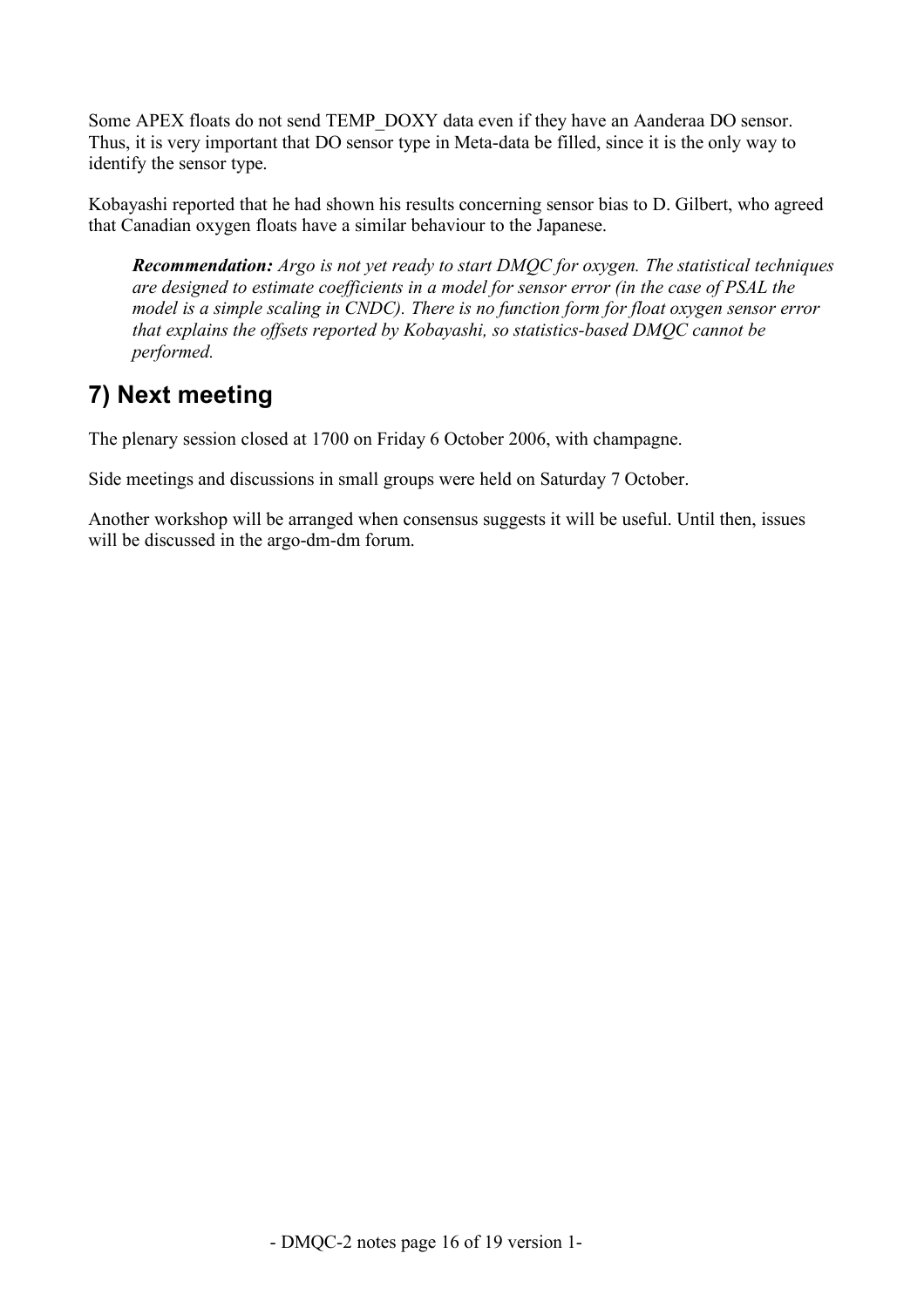## **Annex – 1 List of workshop participants**

Ben Carr (USA), bcarr@whoi.edu, WHOI Christine Coatanoan (France), Christine.Coatanoan@ifremer.fr, IFREMER John Gilson (USA), jgilson@ucsd.edu, Scripps Institute of Oceanography Greg Johnson (USA), gregory.c.johnson@noaa.gov, NOAA/PMEL Sudheer Joseph (India), sjo@incois.gov.in, INCOIS Brian King (UK), b.king@noc.soton.ac.uk, National Oceanography Centre Olaf Klatt (Germany), oklatt@awi-bremerhaven.de, AWI Taiyo Kobayashi (Japan), taiyok@jamstec.go.jp, JAMSTEC Zenghong Liu (China), Davids  $liu@263$ .net, Second Institute of Oceanography Kristy Mctaggert (USA), Kristene.E.Mctaggart@noaa.gov, PMEL Bob Molinari (USA) Bob.Molinari@noaa.gov, AOML Mary Mowat (UK), mmow@bodc.ac.uk, BODC Hiroyuki Nakajima (Japan), nakajimah@jamstec.go.jp, JAMSTEC Tomoaki Nakamura (Japan) tom\_nakamura@jamstec.go.jp, JAMSTEC Naoko Ogita (Japan), naokok@jamstec.go.jp, JAMSTEC Breck Owens (USA), bowens@whoi.edu, Woods Hole Oceanographic Institution Ron Perkin (Canada), PerkinR@pac.dfo-mpo.gc.ca, Institute of Ocean Sciences Megan Scanderbeg (USA), mscanderbeg@ucsd.edu, SIO Tseviet Tchen (Australia), Tseviet.Tchen@csiro.au, CSIRO Virginie Thierry (France), Virginie.Thierry@ifremer.fr, IFREMER Nobie Shikama (Japan), nshikama@jamstec.go.jp, JAMSTEC Annie Wong (USA), awong@ocean.washington.edu, UW

Local assistance from

MaryAnn Lucas, mlucas@whoi.edu, WHOI Shirley Cabral McDonald, smcdonald@whoi.edu, WHOI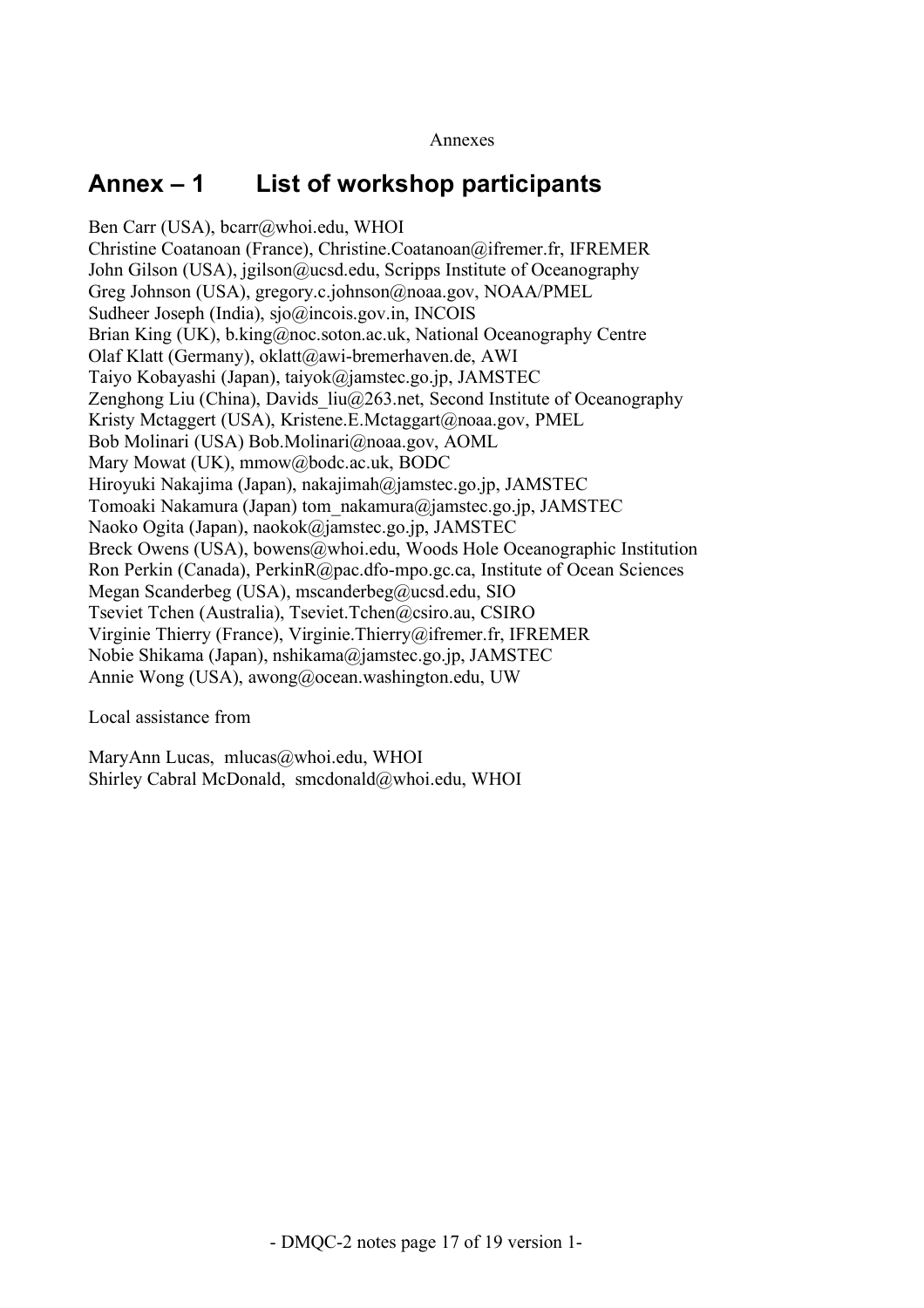## **Annex – 2 Final adopted Agenda**

Second Argo Delayed-Mode Quality Control Workshop (DMQC-2)

Carriage House

Woods Hole Oceanographic Institution

Wednesday 4 October to Saturday 7 October 2006

Agenda v3 (03 Oct 2006)

Convenors:

Brian King, NOC, Southampton, UK

b.king@noc.soton.ac.uk

Sudheer Joseph, INCOIS, Hyderabad, India

sjo@incois.gov.in

Convene at 0830 for a prompt 0900 start on day 1. Detailed timing to be agreed at the workshop. (Names in brackets indicate that the person has notified us that they have planned a contribution to the topic, or that we expect they will want to because they have been active in email discussion)

#### **1) Introduction, Purpose and Aims of Workshop**

#### **2) Progress with DMQC of PSAL since DMQC-1 (all dmqc operators to contribute)**

- 2.1) Review of current status of DMQC effort across the program
- 2.2) Overall status of D files at GDACs
- 2.3) Report on progress/status at each DAC, to include identification of any major reasons for hold-ups and problems that need to be addressed during the workshop if not already on the agenda.
- 2.4) Descriptions and demonstrations of new software and tools available since DMQC-1. (Wong; any others ?)

#### **3) PSAL methods: review and discussion of success of implementation of recommendations from DMQC-1**

- 3.1) Review of DMQC intercomparison exercise. (Tchen)
- 3.2) Sliding window and mapping scales
- 3.3) Threshold for adjustment; continuity of adjustment if series is split
- 3.4) With increasing experience, is it becoming easier to recognise generic patterns of PSAL error, or are we observing increasing numbers of 'difficult' floats ?
- 3.5) Discussion of cases requiring 'manual intervention' when the software or reference data is inadequate
- 3.6) Diagnostic plots: do we use the same set as presented at DMQC-1, or are there new diagnostic tools that operators have found helpful ?